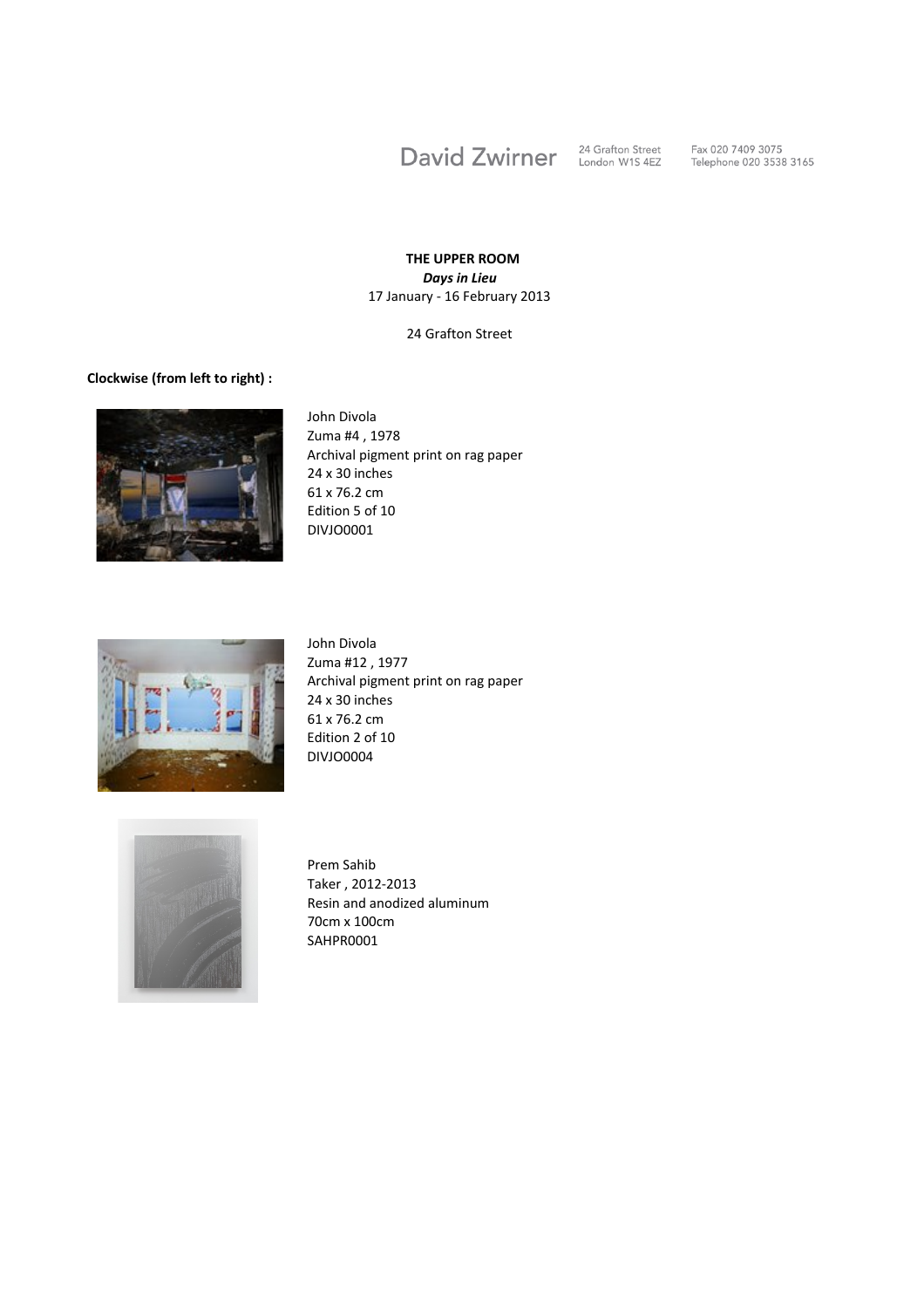

Jason Rhoades Chandelier 5, 2006 3 neon phrases ("Agujerito," "Panecillo," "Chorito"), 2 transformers, orange three-plug extension cord, rope, armature wire, goat head, 2 star-shaped lamps, whip, and reins 76 3/4 x 31 1/2 x 23 5/8 inches 194.9 x 80 x 60 cm RHOJA0844



Alexandra Bircken Uknit, 2012 Steel and wood 59 1/8 x 354 3/8 inches 150 x 900 cm BIRAL0001



Roger Hiorns Untitled, 2008 Ceramic, compress, and foam 15 1/8 x 8 5/8 x 8 5/8 inches 38.3 x 22 x 22 cm HIORO0003



Roger Hiorns Untitled, 2008 Ceramic, compress, and foam 17 3/8 x 8 5/8 x 8 5/8 inches 44 x 22 x 22 cm HIORO0002